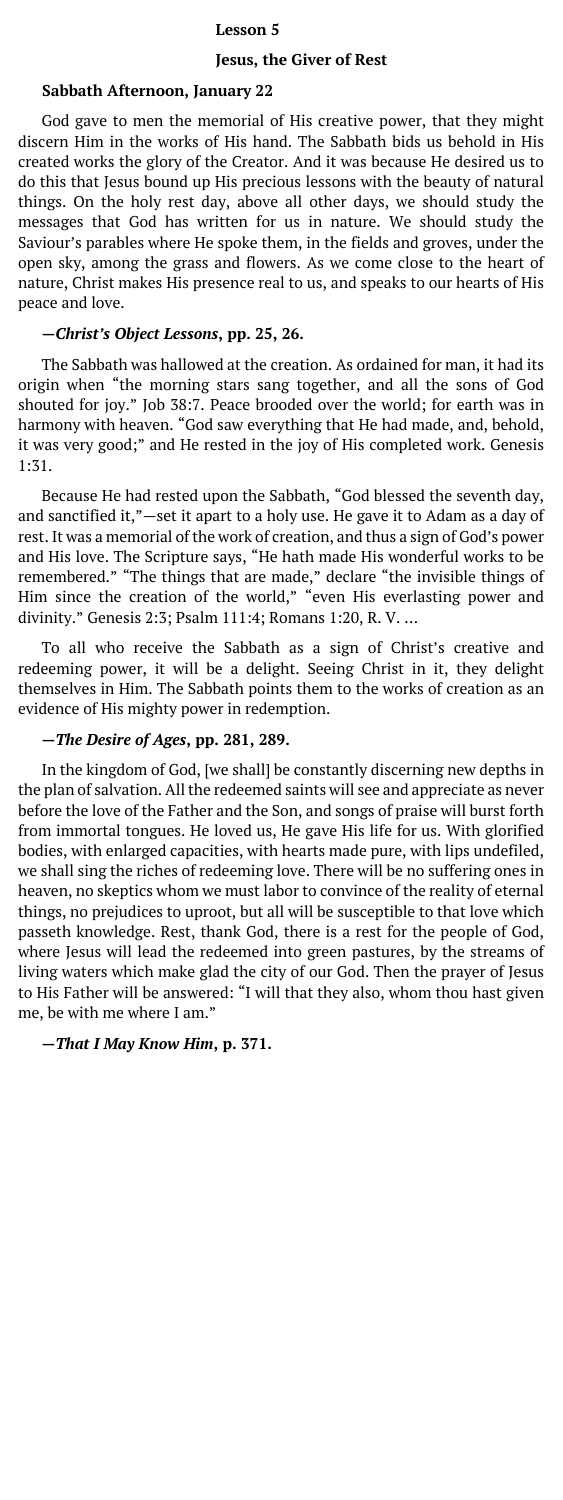### **Sunday, January 23: The Land as a Place of Rest**

The message of God came to Abraham, "Get thee out of thy country, and from thy kindred, and from thy father's house, unto a land that I will show thee." In order that God might qualify him for his great work as the keeper of the sacred oracles, Abraham must be separated from the associations of his early life. The influence of kindred and friends would interfere with the training which the Lord purposed to give His servant. Now that Abraham was, in a special sense, connected with heaven, he must dwell among strangers. His character must be peculiar, differing from all the world. He could not even explain his course of action so as to be understood by his friends. Spiritual things are spiritually discerned, and his motives and actions were not comprehended by his idolatrous kindred.

"By faith Abraham, when he was called to go out into a place which he should after receive for an inheritance, obeyed; and he went out, not knowing whither he went." Hebrews 11:8. Abraham's unquestioning obedience is one of the most striking evidences of faith to be found in all the Bible. To him, faith was "the substance of things hoped for, the evidence of things not seen." Verse 1. Relying upon the divine promise, without the least outward assurance of its fulfillment, he abandoned home and kindred and native land, and went forth, he knew not whither, to follow where God should lead.

### **—***Patriarchs and Prophets***, p. 126.**

No other institution which was committed to the Jews tended so fully to distinguish them from surrounding nations as did the Sabbath. God designed that its observance should designate them as His worshipers. It was to be a token of their separation from idolatry, and their connection with the true God. But in order to keep the Sabbath holy, men must themselves be holy. Through faith they must become partakers of the righteousness of Christ. When the command was given to Israel, "Remember the Sabbath day, to keep it holy," the Lord said also to them, "Ye shall be holy men unto Me." Exodus 20:8; 22:31. Only thus could the Sabbath distinguish Israel as the worshipers of God.

As the Jews departed from God, and failed to make the righteousness of Christ their own by faith, the Sabbath lost its significance to them. Satan was seeking to exalt himself and to draw men away from Christ, and he worked to pervert the Sabbath, because it is the sign of the power of Christ.

# **—***The Desire of Ages***, pp. 283, 284.**

Make God your entire dependence. When you do otherwise, then it is time for a halt to be called. Stop right where you are, and change the order of things. … In sincerity, in soul-hunger, cry after God. Wrestle with the heavenly agencies until you have the victory. Put your whole being into the Lord's hands soul, body, and spirit, and resolve to be His loving, consecrated agency, moved by His will, controlled by His mind, infused by His Spirit … then you will see heavenly things clearly.

## **—***Sons and Daughters of God***, p. 105.**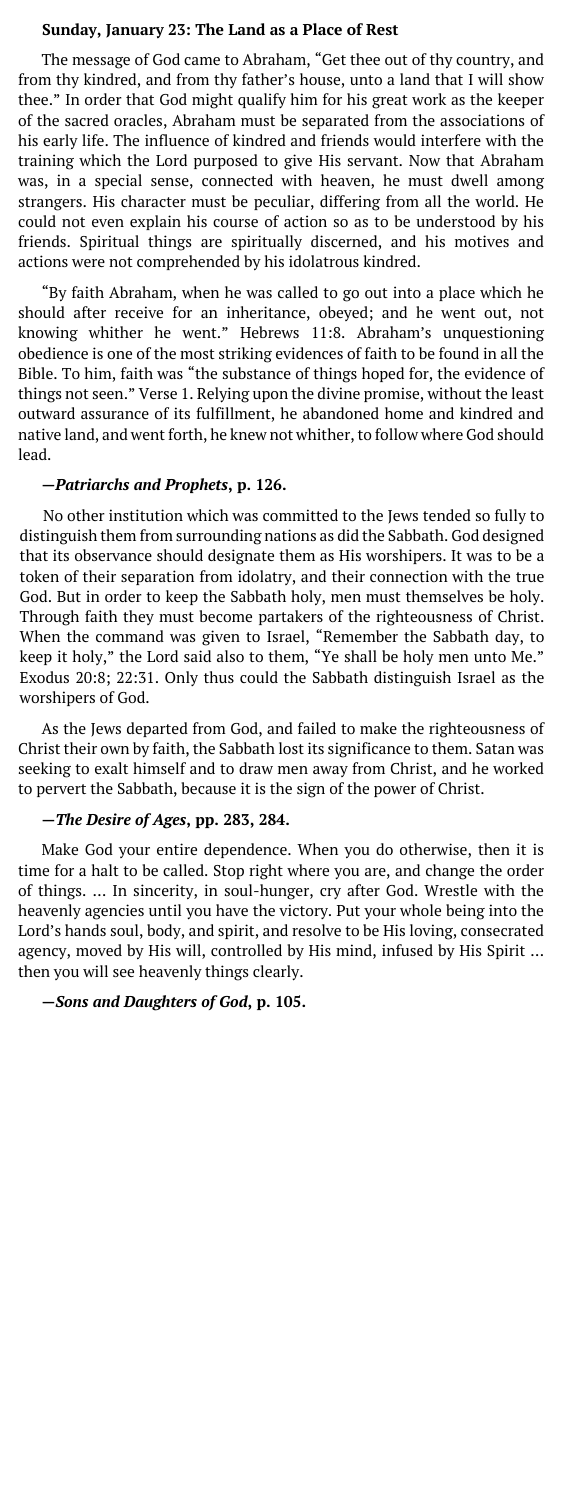### **Monday, January 24: Because of Unbelief**

Cannot we who are living in the time of the end realize the importance of the apostle's words: "Take heed, brethren, lest there be in any of you an evil heart of unbelief, in departing from the living God"? [Hebrews 3:12]

Upon us is shining the accumulated light of past ages. The record of Israel's forgetfulness has been preserved for our enlightenment. In this age God has set His hand to gather unto Himself a people from every nation, kindred, and tongue. In the advent movement He has wrought for His heritage, even as He wrought for the Israelites in leading them from Egypt. In the great disappointment of 1844 the faith of His people was tested as was that of the Hebrews at the Red Sea. Had the Adventists in the early days still trusted to the guiding Hand that had been with them in their past experience, they would have seen of the salvation of God. If all who had labored unitedly in the work of 1844 had received the third angel's message and proclaimed it in the power of the Holy Spirit, the Lord would have wrought mightily with their efforts. A flood of light would have been shed upon the world. Years ago the inhabitants of the earth would have been warned, the closing work would have been completed, and Christ would have come for the redemption of His people.

### **—***Testimonies for the Church***, vol. 8, pp. 115, 116.**

The land to which we are traveling is in every sense far more attractive than was the land of Canaan to the children of Israel. … What stayed their progress just in sight of the goodly land? … It was their own willful unbelief that turned them back. They were unwilling to risk anything upon the promises of God. … The history of the children of Israel is written as a warning to us "upon whom the ends of the world are come." We are standing, as it were, upon the very borders of the heavenly Canaan. We may, if we will, look over on the other side and behold the attractions of the goodly land. If we have faith in the promises of God we shall show in conversation and in deportment that we are not living for this world, but are making it our first business to prepare for that holy land.

# **—***That I May Know Him***, p. 169.**

Make it a rule never to utter one word of doubt or discouragement. You can do much to brighten the life of others and strengthen their efforts, by words of hope and holy cheer.

There is many a brave soul sorely pressed by temptation, almost ready to faint in the conflict with self and with the powers of evil. Do not discourage such a one in his hard struggle. Cheer him with brave, hopeful words that shall urge him on his way. Thus the light of Christ may shine from you. "None of us liveth to himself." Romans 14:7. By our unconscious influence others may be encouraged and strengthened.

**—***Steps to Christ***, pp. 119, 120.**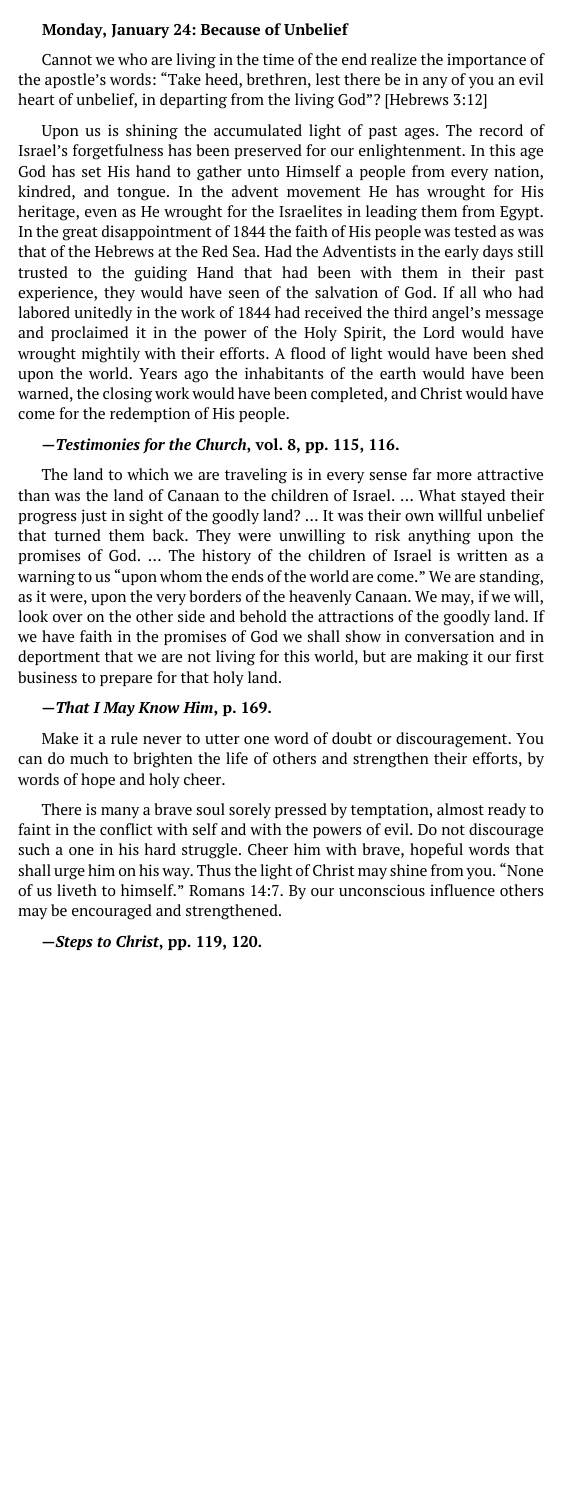### **Tuesday, January 25: Today, If You Hear His Voice**

When the Lord delivered His people Israel from Egypt and committed to them His law, He taught them that by the observance of the Sabbath they were to be distinguished from idolaters. It was this that made the distinction between those who acknowledge the sovereignty of God and those who refuse to accept Him as their Creator and King. "It is a sign between Me and the children of Israel forever," the Lord said. "Wherefore the children of Israel shall keep the Sabbath, to observe the Sabbath throughout their generations, for a perpetual covenant." Exodus 31:17, 16.

As the Sabbath was the sign that distinguished Israel when they came out of Egypt to enter the earthly Canaan, so it is the sign that now distinguishes God's people as they come out from the world to enter the heavenly rest. The Sabbath is a sign of the relationship existing between God and His people, a sign that they honor His law. It distinguishes between His loyal subjects and transgressors.

# **—***Testimonies for the Church***, vol. 6, pp. 349, 350.**

The truth of God received into the heart is able to make you wise unto salvation. In believing and obeying it you will receive grace sufficient for the duties and trials of today. Grace for tomorrow you do not need. You should feel that you have only to do with today. Overcome for today; deny self for today; watch and pray for today; obtain victories in God for today. Our circumstances and surroundings, the changes daily transpiring around us, and the written word of God which discerns and proves all things—these are sufficient to teach us our duty and just what we ought to do, day by day.

### **—***Testimonies for the Church***, vol. 3, p. 333.**

Oh, if every one would only know by personal experience how much of heaven's promised rest can be secured to the soul, even now, by sincere prayer. If one has not learned this lesson, every other lesson of life [had] better not be learned till he shall learn in the school of Christ how to master this lesson. …

Oh what a theme to contemplate that man, depraved and lost in his natural condition, may be renewed and saved by the gracious help that Christ gives him in the gospel. The love of Jesus in the soul will drive out the enemy who is seeking to take possession of man. Every trial patiently borne, every blessing thankfully received, every temptation faithfully resisted, will make you a strong man in Jesus Christ. All this grace may be gained in the prayer of faith.

Lay hold upon strength from above. Even Jesus, when preparing for some great trial, would resort to the solitude of the mountains and spend the night in prayer to His Father.

### **—***This Day With God***, p. 104.**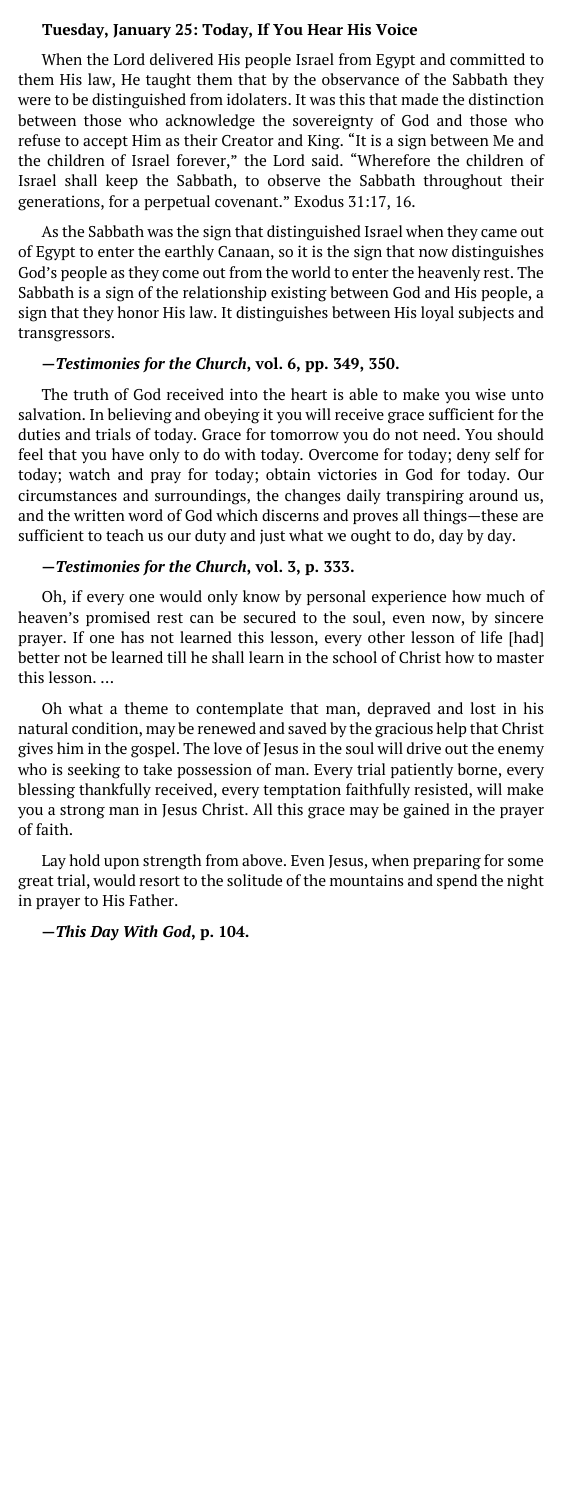### **Wednesday, January 26: Entering Into** *His* **Rest**

A life in Christ is a life of restfulness. There may be no ecstasy of feeling, but there should be an abiding, peaceful trust. Your hope is not in yourself; it is in Christ. Your weakness is united to His strength, your ignorance to His wisdom, your frailty to His enduring might. …

We should not make self the center and indulge anxiety and fear as to whether we shall be saved. All this turns the soul away from the Source of our strength. Commit the keeping of your soul to God, and trust in Him. Talk and think of Jesus. Let self be lost in Him. Put away all doubt; dismiss your fears. Say with the apostle Paul, "I live; yet not I, but Christ liveth in me: and the life which I now live in the flesh I live by the faith of the Son of God, who loved me, and gave Himself for me" (Galatians 2:20). Rest in God. He is able to keep that which you have committed to Him. If you will leave yourself in His hands, He will bring you off more than conqueror through Him that has loved you.

### **—***A New Life***, p. 40.**

Thank God for the bright pictures which He has presented to us. Let us group together the blessed assurances of His love, that we may look upon them continually: The Son of God leaving His Father's throne, clothing His divinity with humanity, that He might rescue man from the power of Satan; His triumph in our behalf, opening heaven to men, revealing to human vision the presence chamber where the Deity unveils His glory; the fallen race uplifted from the pit of ruin into which sin had plunged it, and brought again into connection with the infinite God, and having endured the divine test through faith in our Redeemer, clothed in the righteousness of Christ, and exalted to His throne—these are the pictures which God would have us contemplate.

### **—***Steps to Christ***, p. 118.**

Long have we waited for our Saviour's return. But none the less sure is the promise. Soon we shall be in our promised home. There Jesus will lead us beside the living stream flowing from the throne of God and will explain to us the dark providences through which on this earth He brought us in order to perfect our characters. There we shall behold with undimmed vision the beauties of Eden restored. Casting at the feet of the Redeemer the crowns that He has placed on our heads and touching our golden harps, we shall fill all heaven with praise to Him that sitteth on the throne.

### **—***The Adventist Home***, p. 544.**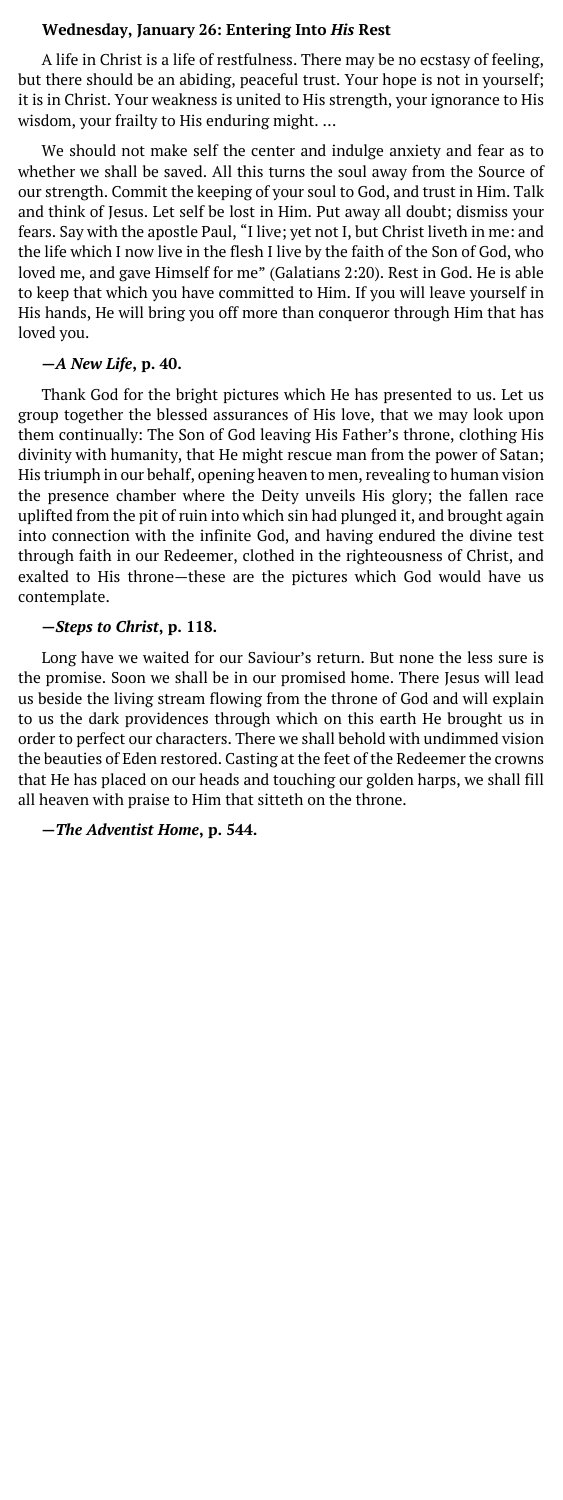### **Thursday, January 27: A Foretaste of New Creation**

In the beginning the Father and the Son had rested upon the Sabbath after Their work of creation. When "the heavens and the earth were finished, and all the host of them" (Genesis 2:1), the Creator and all heavenly beings rejoiced in contemplation of the glorious scene. "The morning stars sang together, and all the sons of God shouted for joy." Job 38:7. Now Jesus rested [in the tomb] from the work of redemption; and though there was grief among those who loved Him on earth, yet there was joy in heaven. Glorious to the eyes of heavenly beings was the promise of the future. A restored creation, a redeemed race, that having conquered sin could never fall,—this, the result to flow from Christ's completed work, God and angels saw. With this scene the day upon which Jesus rested is forever linked. For "His work is perfect;" and "whatsoever God doeth, it shall be forever." Deuteronomy 32:4; Ecclesiastes 3:14. When there shall be a "restitution of all things, which God hath spoken by the mouth of all His holy prophets since the world began" (Acts 3:21), the creation Sabbath, the day on which Jesus lay at rest in Joseph's tomb, will still be a day of rest and rejoicing. Heaven and earth will unite in praise, as "from one Sabbath to another" (Isaiah 66:23) the nations of the saved shall bow in joyful worship to God and the Lamb.

## **—***The Desire of Ages***, p. 769.**

I was shown that the law of God would stand fast forever, and exist in the new earth to all eternity. At the creation, when the foundations of the earth were laid, the sons of God looked with admiration upon the work of the Creator, and all the heavenly host shouted for joy. It was then that the foundation of the Sabbath was laid. At the close of the six days of creation, God rested on the seventh day from all His work which He had made; and He blessed the seventh day and sanctified it, because that in it He had rested from all His work. The Sabbath was instituted in Eden before the fall, and was observed by Adam and Eve, and all the heavenly host. God rested on the seventh day, and blessed and hallowed it. I saw that the Sabbath never will be done away; but that the redeemed saints, and all the angelic host, will observe it in honor of the great Creator to all eternity.

### **—***Early Writings***, p. 217.**

When the principle of love is implanted in the heart, when man is renewed after the image of Him that created him, the new-covenant promise is fulfilled, "I will put My laws into their hearts, and in their minds will I write them." Hebrews 10:16. And if the law is written in the heart, will it not shape the life? Obedience—the service and allegiance of love—is the true sign of discipleship. … Instead of releasing man from obedience, it is faith, and faith only, that makes us partakers of the grace of Christ, which enables us to render obedience.

### **—***Steps to Christ***, p. 60.**